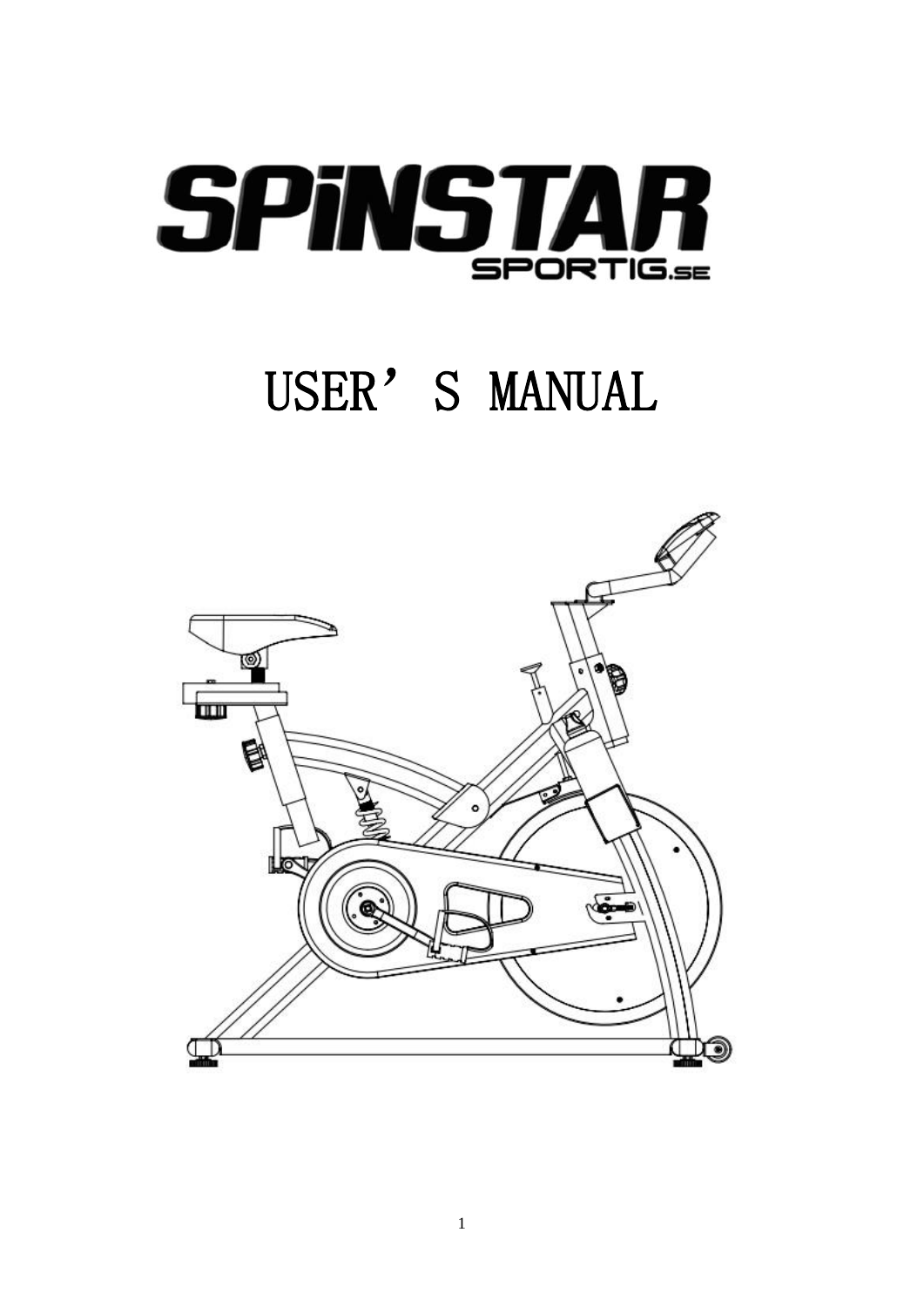### TABLE OF CONTENTS

- 1. Notes
- 2. Part drawing
- 3. Installation Step Description
- 4. Monitor instruction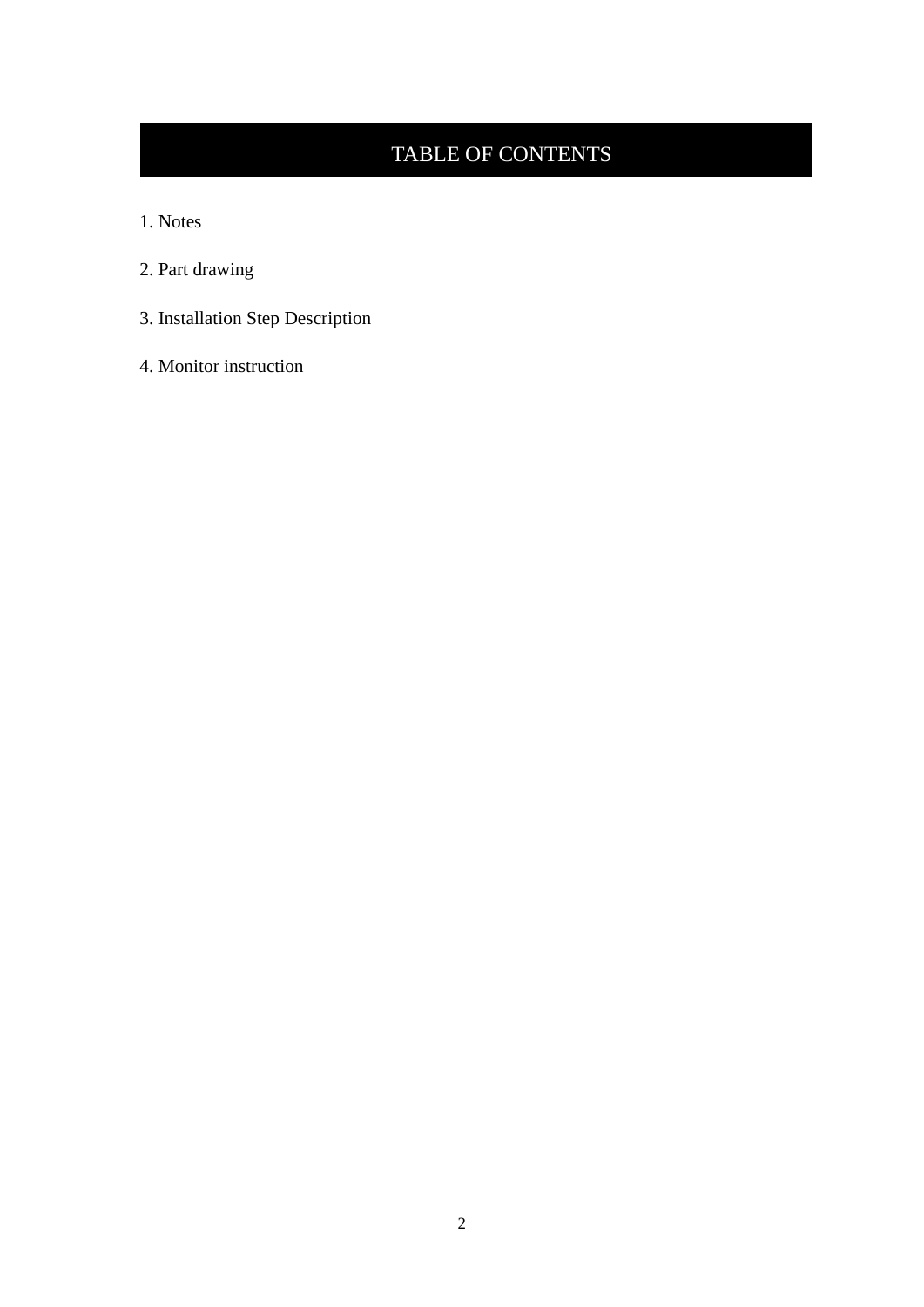### Notes

Before you start training on your home Spin Bike, please read the instructions carefully. Be sure to keep the instructions for information, in case of repair and for spare part delivery.

- This spin bike is made for home use only and tested up to a maximum body weight of 110kg.
- Follow the steps of the assembly instructions carefully.
- For assembly use only suitable tools and ask for assistance with assembly if necessary.
- Check before the first training and every 1-2 months that all connecting elements are tight fitting and are in the correct condition. Replace defective components immediately and/ or keep the equipment out of use until repair. For repairs, use only original parts.
- In case of repair, please ask your dealer for advice.
- Avoid the use of aggressive detergents when cleaning the bike.
- Ensure that training starts only after correct assembly and inspection of the bike.
- ◼ For all adjustable parts be aware of the maximum positions to which they can be adjusted/tightened to.
- The spinning bike is designed for adults. Please ensure that children use it only under the supervision of an adult.
- Ensure that those present are aware of possible hazards, e.g. movable parts during training.
- Consult your physician before starting with any exercise program. He or she can advise on the kind of training and which impact is suitable. This Spin bike is not for medical purpose.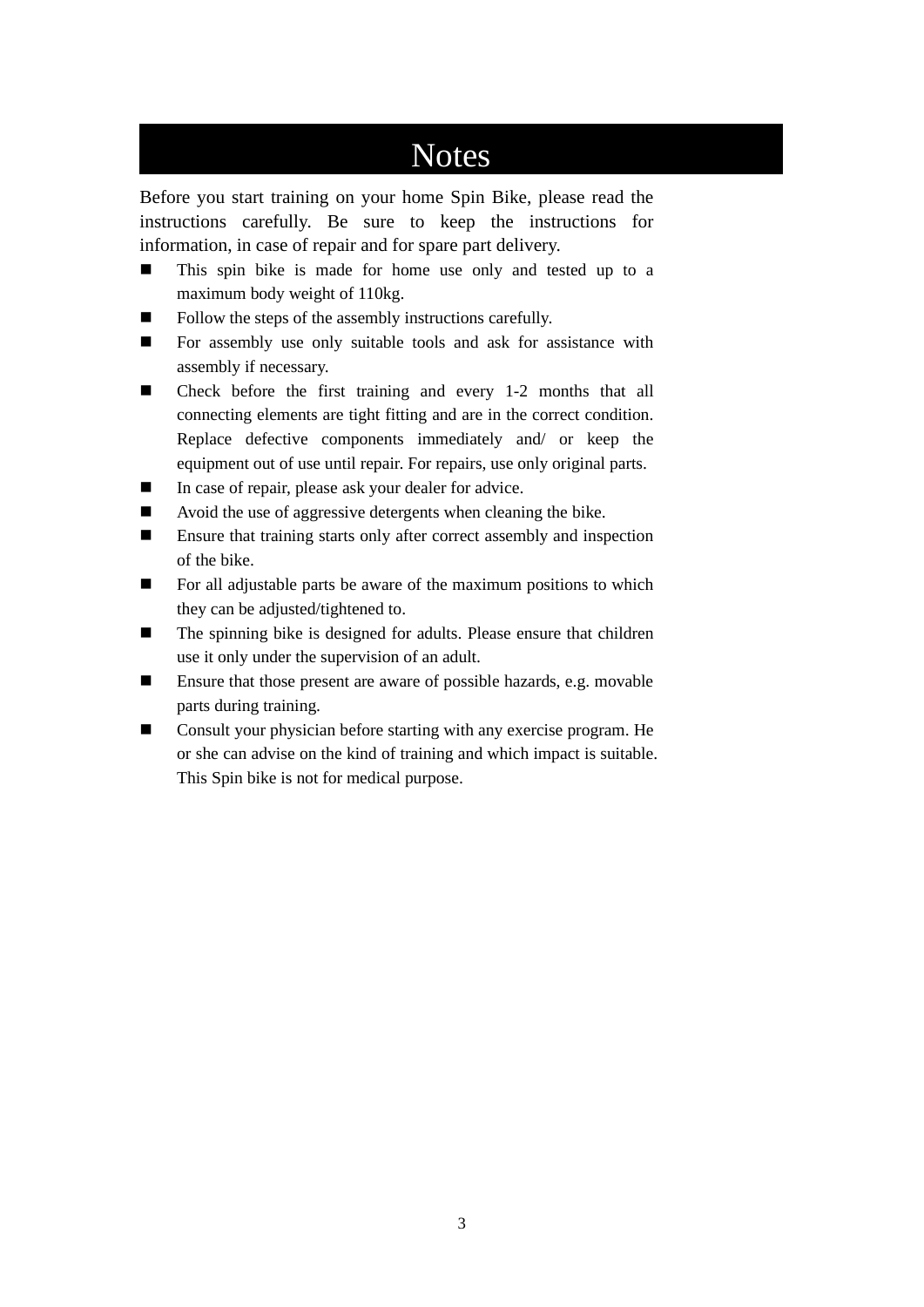## Parts drawing

◼



|                | Frame      | 9  | Handle bar               | 17 | Cover   |
|----------------|------------|----|--------------------------|----|---------|
| $\overline{2}$ | Flywheel   | 10 | Knob                     | 18 | Brake   |
| 3              | Brake part | 11 | Handle tube              | 19 | Monitor |
| $\overline{4}$ | Pedal      | 12 | Seat tube                |    |         |
| 5              | Seat       | 13 | Horizontal movement tube |    |         |
| 6              | Front tube | 14 | Bottle cage              |    |         |
| 7              | Rear tube  | 15 | Bottle                   |    |         |
| 8              | Screw      | 16 | Crank                    |    |         |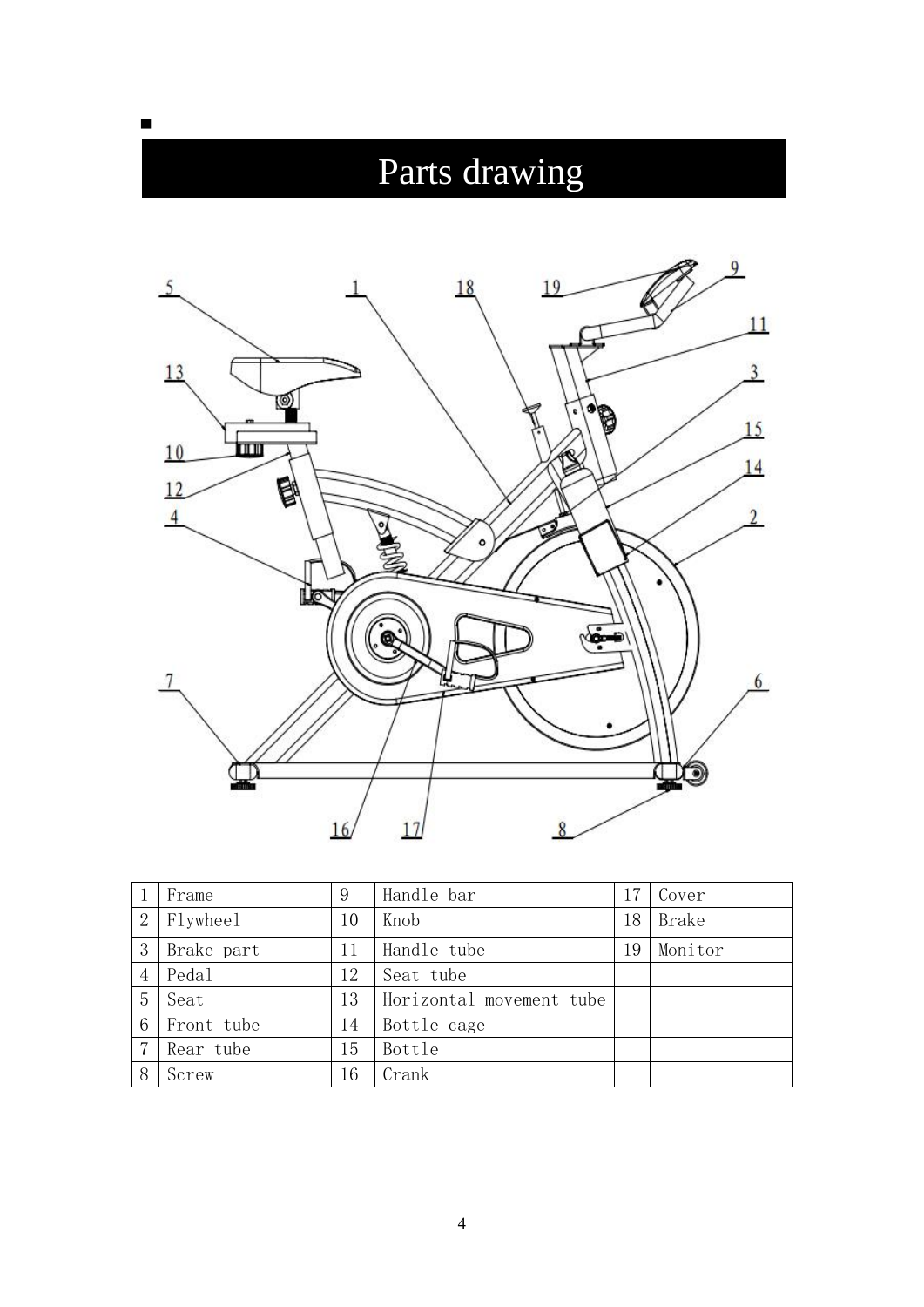## Installation Step Description

Step 1 :



Take out of the spin bike from carton . Use the Allen wrench to bolt M8 \* 45(6), put on pads(7) and a cap nut(8), respectively, front tube (03)and rear tube fixed to the main frame

Step 2 :



The seat (15) mounted on the main frame. Take the pedal "L" (5) to the left crank ,and "R"to the right crak .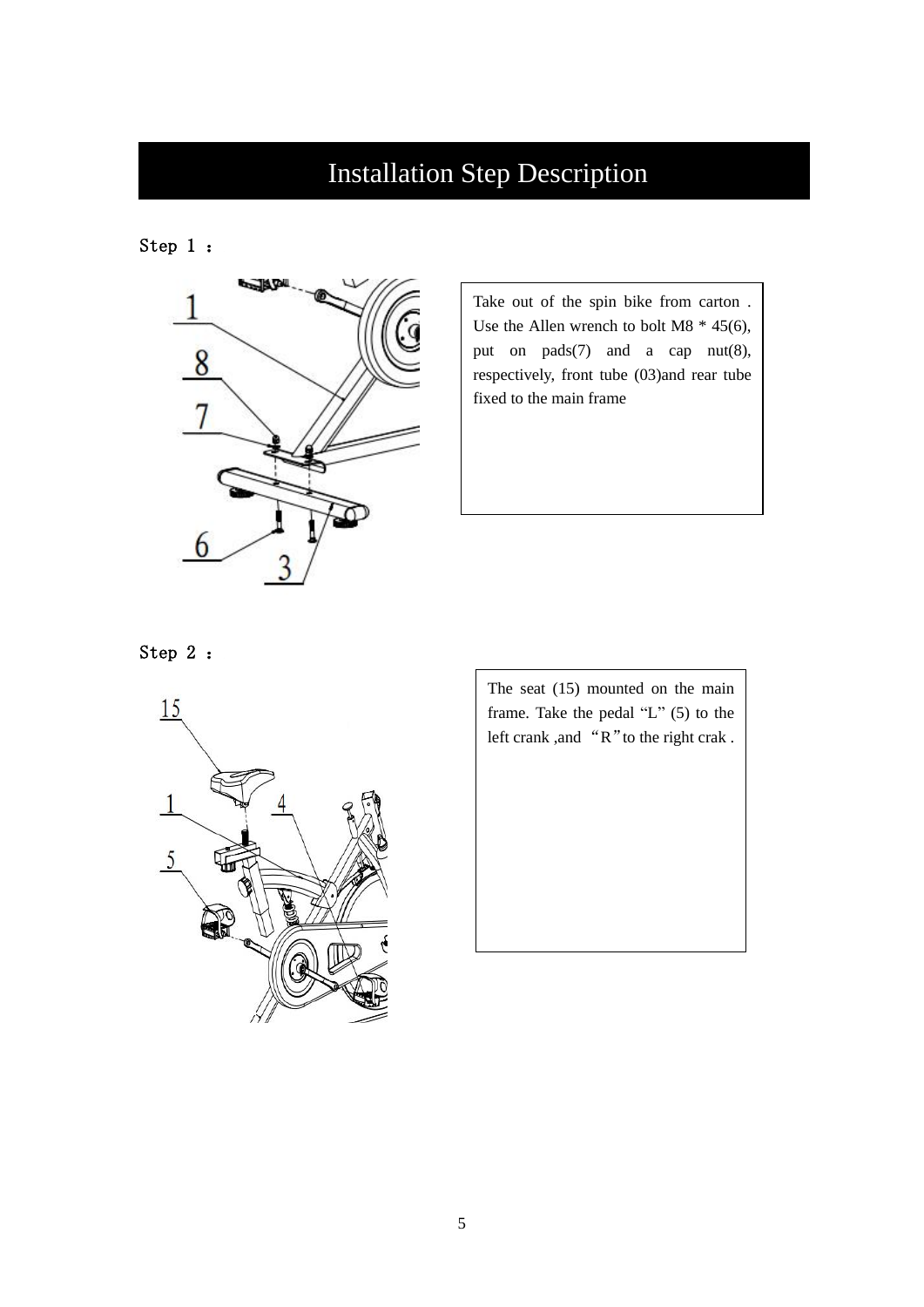Step 3:



Put the tube(35) to the frame (1) ,then With 4 locking screws on the main frame, Take the monitor holder from tool bags to the handlebar , then get the monotor mounted to the holder .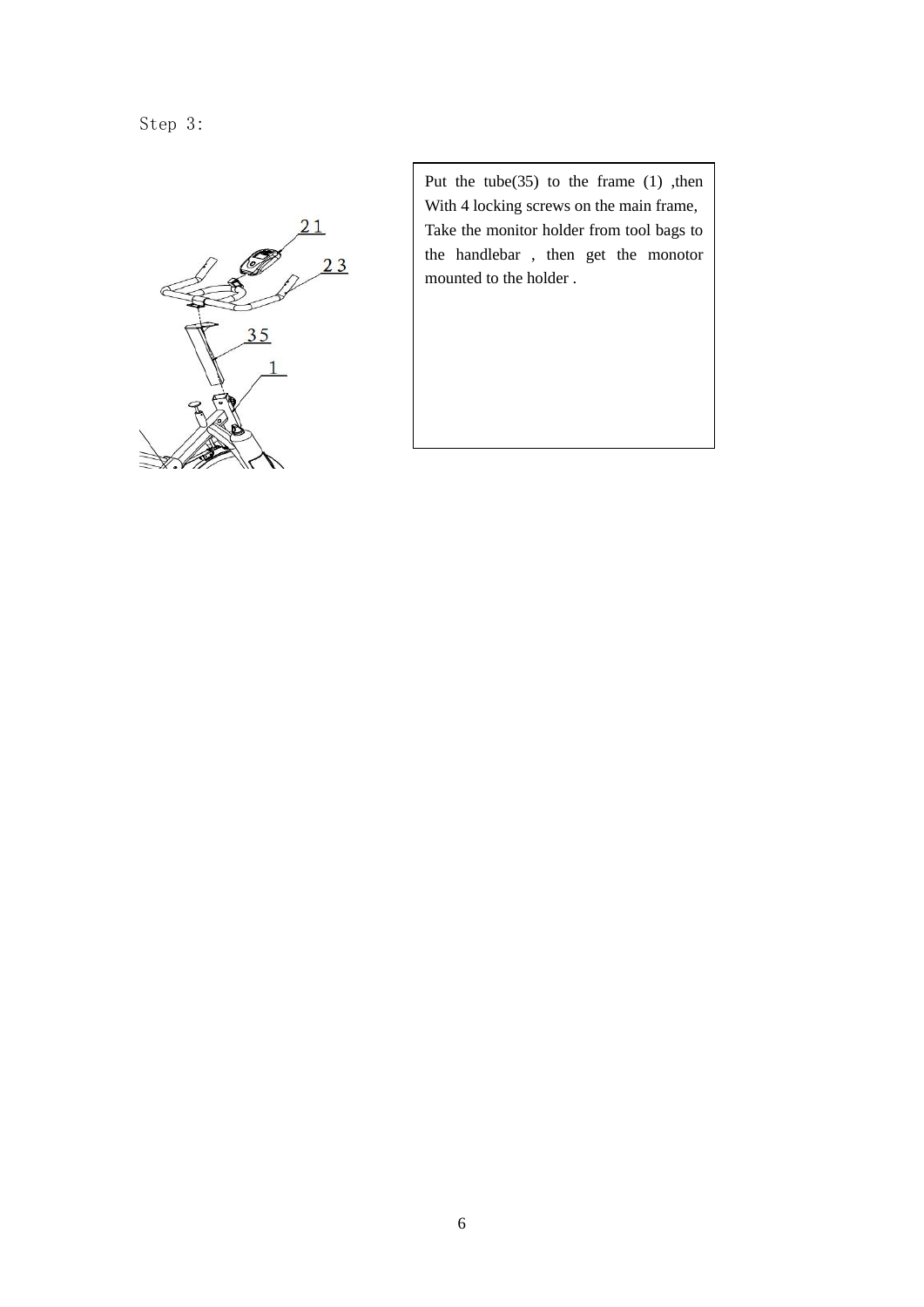## Monitor instruction



#### **SPECIFICATIONS**:

#### **KEY FUNCTIONS:**

**MODE**: This key lets you to select and lock on to a particular function you want.

※**SET (IF HAVE)**: Can to proceed the data establish for "TIME""DISTANCE" "CALORIES"**.**

※**RESET(IF HAVE**): The key to reset the value to zero by pressing the key.

#### **OPERATION PROCEDURES:**

#### **1. AUTO ON/OFF**

- ◆ The system turns on when any key is pressed or when it sensor an input from the speed sensor.
- ◆ The system turns off automatically when the speed has no signal input or no key are pressed for approximately 4 minutes.

#### **2. RESET**

The unit can be reset by either changing battery or pressing the MODE key for 3 seconds.

**3. MODE**

To choose the SCAN or LOCK if you do not want the scan mode, press the MODE key when the pointer on the function you want which begins blinking.

#### **FUNCTIONS:**

- 1. **TIME**: Press the MODE key until pointer lock on to TIME. The total working time will be shown when starting exercise.
- 2. **SPEED**: Press the MODE key until the pointer advance to SPEED. The current speed will be shown.
- 3. **DISTANCE**: Press the MODE key until the pointer advance to DISTANCE. The distance of each workout will be displayed.
- 4. **CALORIE**: Press the MODE key until pointer lock on to CALORIE. The calorie burned will